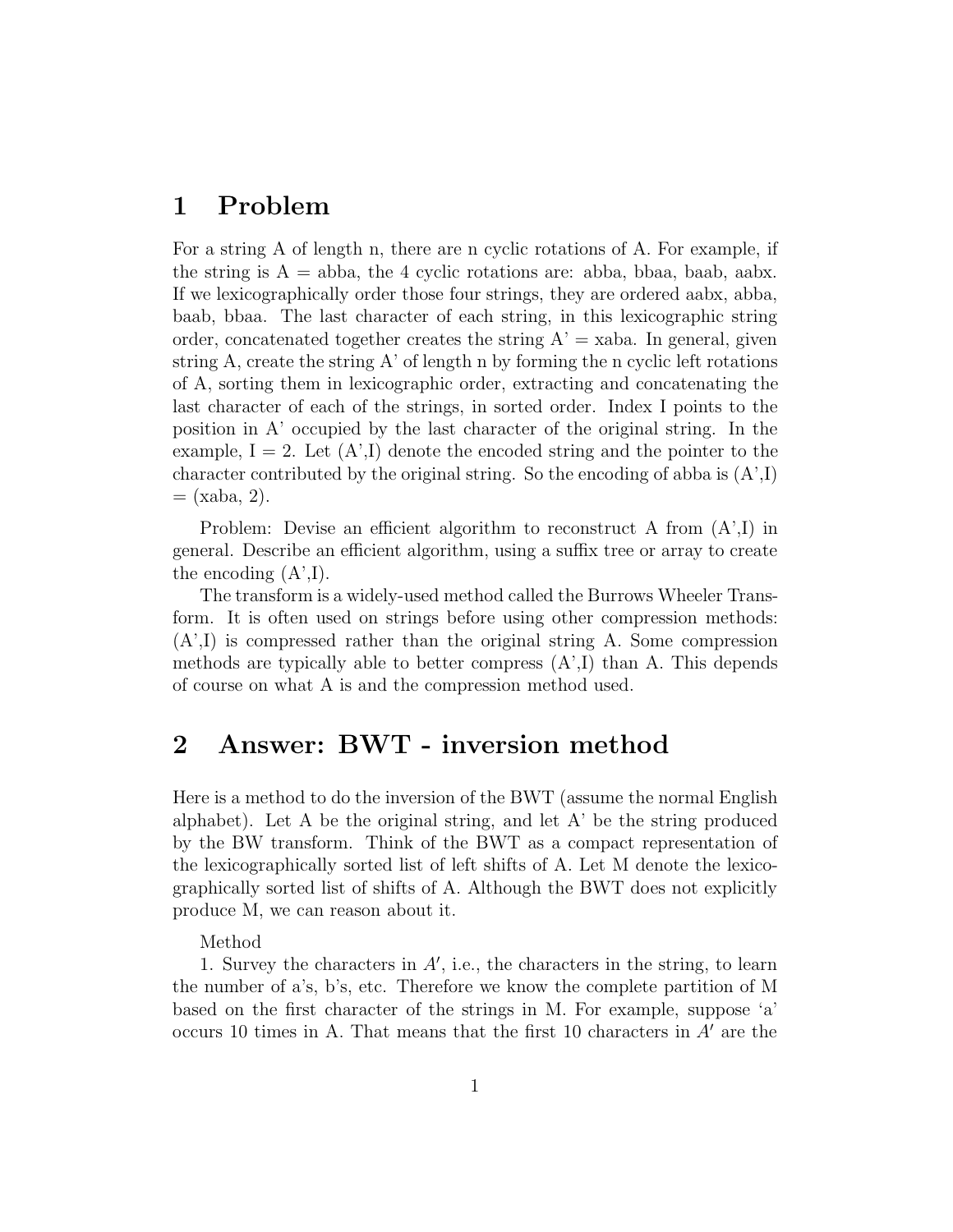last characters in the strings that begin with 'a'. In general, for any character c in  $A'$ , we can figure out the last characters in the strings that begin with c.

2. In the BWT we also have a pointer to the location in  $A'$ , and hence into M, of the original string A, i.e., the null shift of A. Suppose it is in position i in the section of the partition of  $A'$  for character denoted c, and let the character in  $A'$  in that position be denoted x. That means that the original string starts with  $c$  and ends with  $x$ , but we won't immediately use that fact.

We can deduce that the original string A starts with c and is the  $i$ <sup>th</sup> smallest string that starts with c. Now consider the left shifts of A that put character c at the end. A left shift of A by one position is one of those strings. Denote that string by  $A''$ . It follows that  $A''$  is the *i*'th smallest string in M that ends in c. Therefore, we can find the entry for  $A''$  in  $A'$  by finding the i'th occurrence of character c in A'. Suppose we find it in the j'th position in the section of the partition for character  $c'$ . It follows that A starts with  $cc'$ . It also follows that A is the j'th smallest string in M that ends with  $c'$ . So, now we look for the j'th occurrence of character c' in  $A'$  to find the third character of A etc.

What is the running time of this? With the proper data structures, it can be done in linear time. The repeated task is to answer the question: Given a character c and a position i, what part of the partition of  $A'$  is the i'th occurrence of  $c$  in? To be able to answer these queries repeatedly, when we survey  $A'$  from left to right, we build up an array for each character, noting the part of the partition of  $A'$  that each character falls into. With those arrays, we do each task in constant time, so  $O(n)$  overall.

## 3 Another method

The above might just be a roundabout, but more efficient, way to describe the better-known method:

0. Think of A' as an n by 1 column vector, denoted by M.

Repeat  $n$  times:

1. Lexicographically (but stably, meaning that ties are broken based on the relative order in M of any ties) sort the rows (strings) in M to obtain a new matrix  $M'$ .

2. Prepend a copy of  $A'$  to  $M'$ , assigning the resulting matrix to  $M$ .